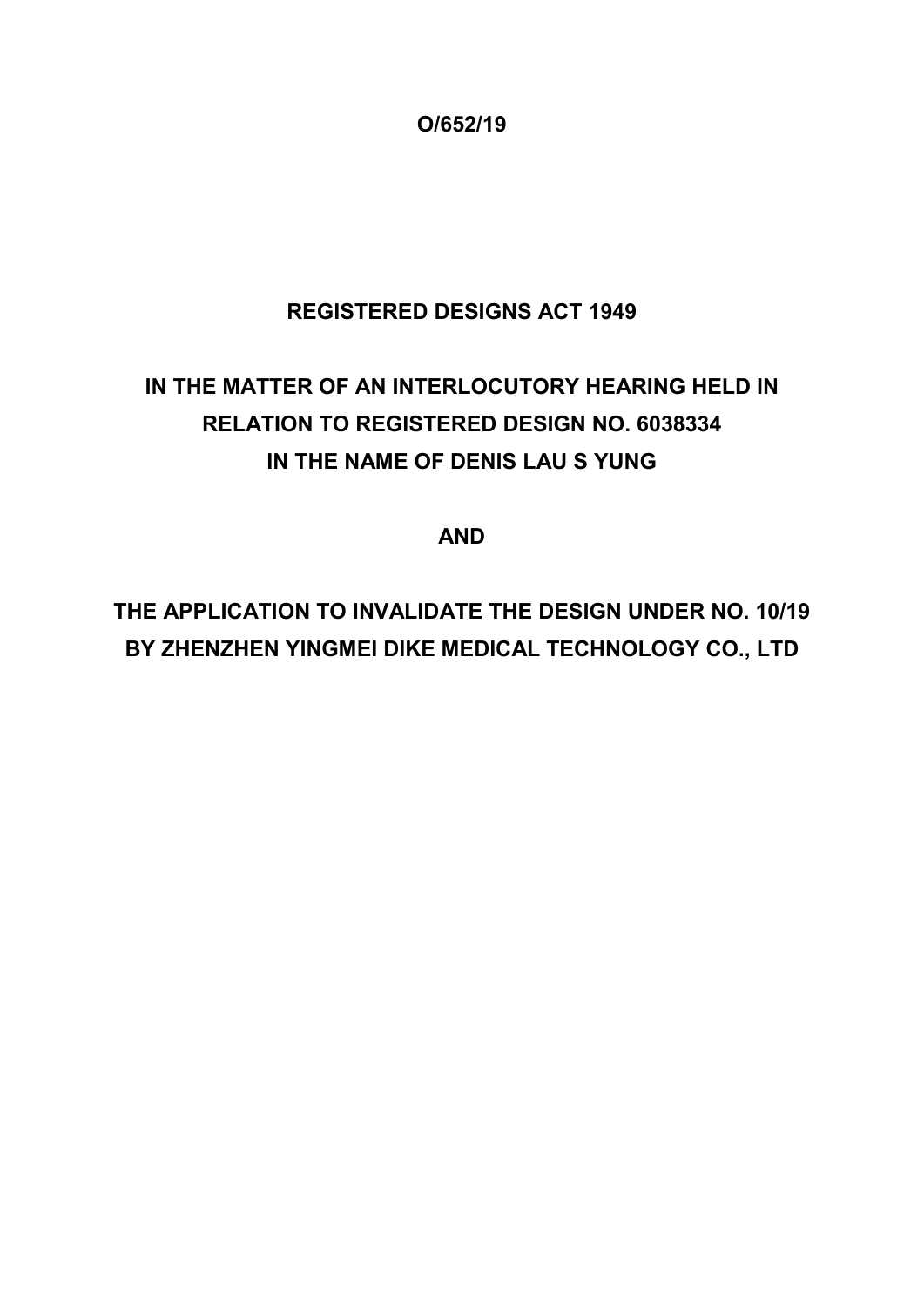#### **Background**

1. Registered design number 6038334 is for a pulse oximeter, a device for measuring oxygen levels in the blood, as represented below:



The design was applied for on 27 June 2018 and registered on the same day. It stands in the name of Denis Lau S Yung ("the proprietor").

2. On 22 February 2019, Bailey Walsh & Co LLP filed a form DF19A (Request to invalidate a design registration) together with a Statement of Case on behalf of Zhenzhen Yingmei Dike Medical Technology Co. Ltd ("the applicant"). The request was made under section 11ZA(1)(b) of the Registered Designs Act 1949 ("the Act"), on the grounds that the design did not fulfil the requirements of section 1B of the Act, which states that:

"(1) A design shall be protected by a right in a registered design to the extent that the design is new and has individual character."

3. On 21 March 2019, the Registry served the form DF19A on the proprietor, who is unrepresented. The proprietor was advised that it had until 2 May 2019 to file a defence on Form DF19B and that: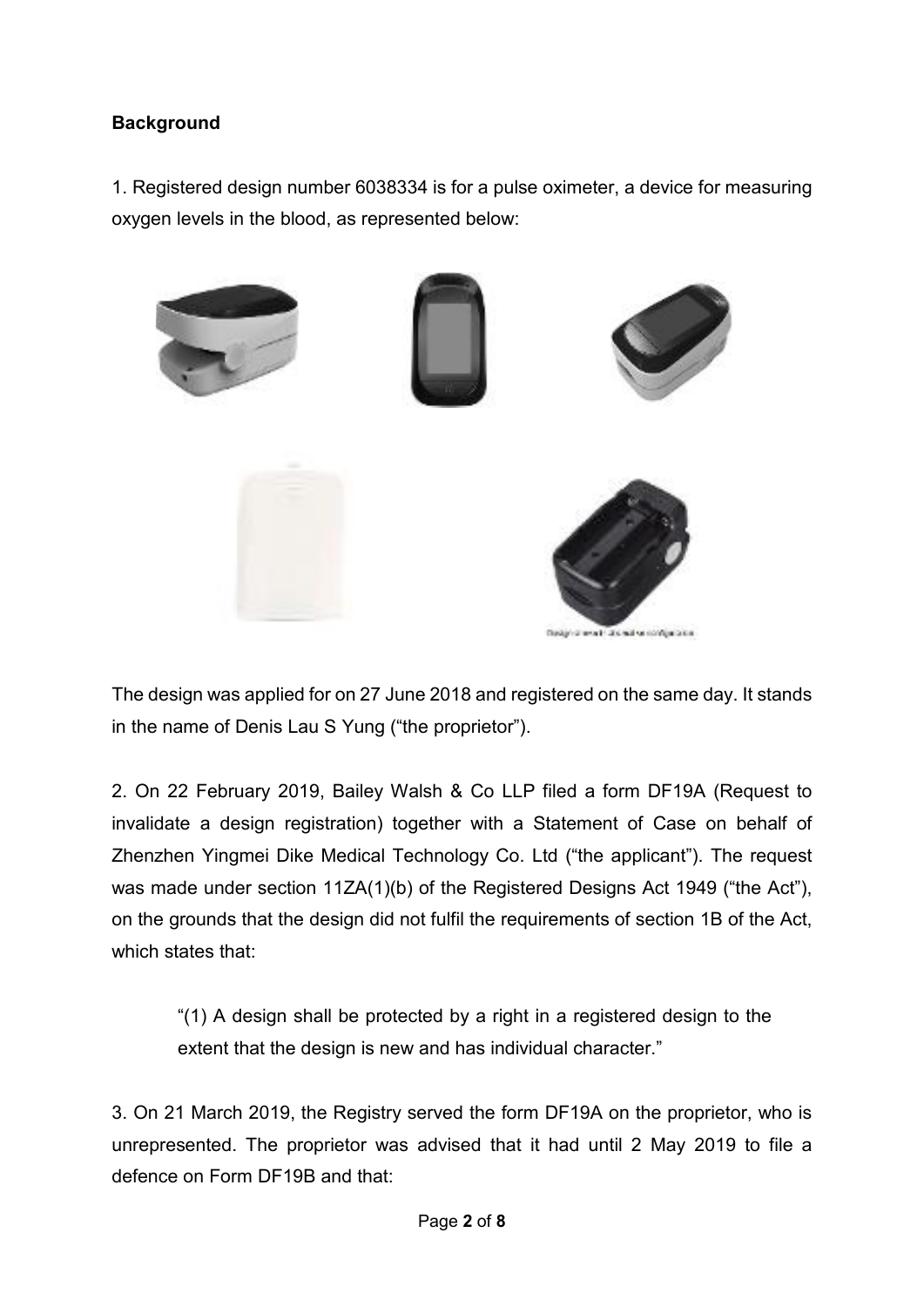"Failure to respond to this letter will result in the registration being declared invalid."

4. On 6 June 2019, the applicant wrote to the Registry to enquire whether a defence had been filed. The Registry wrote to the proprietor on 21 June 2019, stating that as no defence had been received, it was minded to deem the opposition to the application as withdrawn, in accordance with Rule 15(5) of the Registered Design Rules 2006 ("the Rules"):

"The registered proprietor, within that period, shall (a) file his counterstatement on Form DF19B; and (b) send a copy of it to the applicant, otherwise the registrar may treat him as not opposing the application."

5. On 27 June 2019, the proprietor contacted the Registry by email to say that it had not received the official letter dated 21 March 2019. In its response, dated 9 July 2019, the Registry confirmed that that letter had been sent by recorded delivery and that Royal Mail had confirmed that someone had signed for it. The Registry therefore considered that the document had been delivered to the proprietor. Attached to this response was a copy of the Form DF19A. The proprietor was given a period of 7 days in which to make any comments, following which the Registry would determine how to proceed.

6. The proprietor responded on 16 July 2019 with a witness statement of the same date. He explained that his mail is delivered to a third party. He had received a notification from that third party by email on 27 June 2019 that a letter had arrived and he requested that this be opened, scanned and sent to him. This correspondence was the Registry's letter of 21 June 2019. The proprietor denies receiving any notification of the first letter, dated 21 March 2019. He spoke to a representative of the third party who confirmed that they had indeed received and signed for the Registry's first letter.

7. On 8 August 2019, the Registry gave a preliminary view that the information the proprietor had submitted was insufficient to allow a late defence to be filed, and that therefore the request should be refused. Both parties were given the opportunity to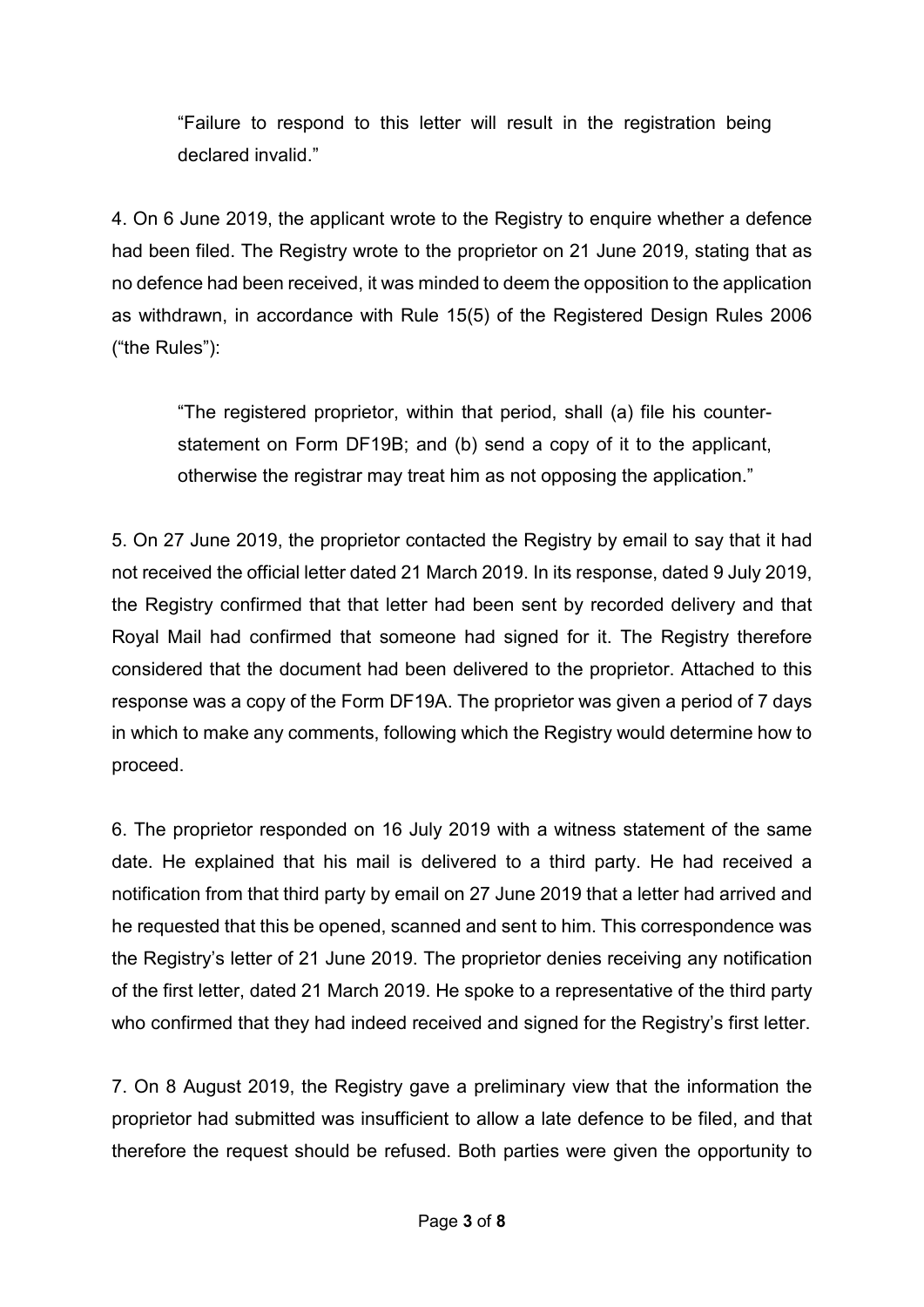request a hearing if they disagreed with this view. The proprietor requested a hearing on 22 August 2019.

8. A hearing took place before me, by telephone conference, on 11 October 2019. At the hearing, the applicant was represented by Dr Philip Stephenson of Bailey Walsh & Co LLP, who filed a skeleton argument on 9 October 2019. The proprietor represented himself.

### **Preliminary issue**

9. On 16 July 2019 the proprietor submitted that the application for invalidation should be struck out, on the grounds that any such application must be made by a legal entity and that the proprietor believed that the applicant was not a registered company.

10. In its response of 8 August 2019, the Registry declined to strike out the application, or require the applicant to supply evidence of its incorporation. It referred to section 11ZB(1) of the Act:

"Any person interested may make an application to the registrar for a declaration of invalidity under section 11ZA(1)(a) or (b) of this Act."

11. The proprietor raised this issue again at the hearing. I reminded him of the Registry's previous response and that the legislation did not specify what legal form the "interested person" should take. I do not strike out the application for a declaration of invalidity.

#### **DECISION**

12. Rule 15 of the Rules states that:

"(3) The registrar shall send a copy of Form DF19A and the statement of case to the registered proprietor.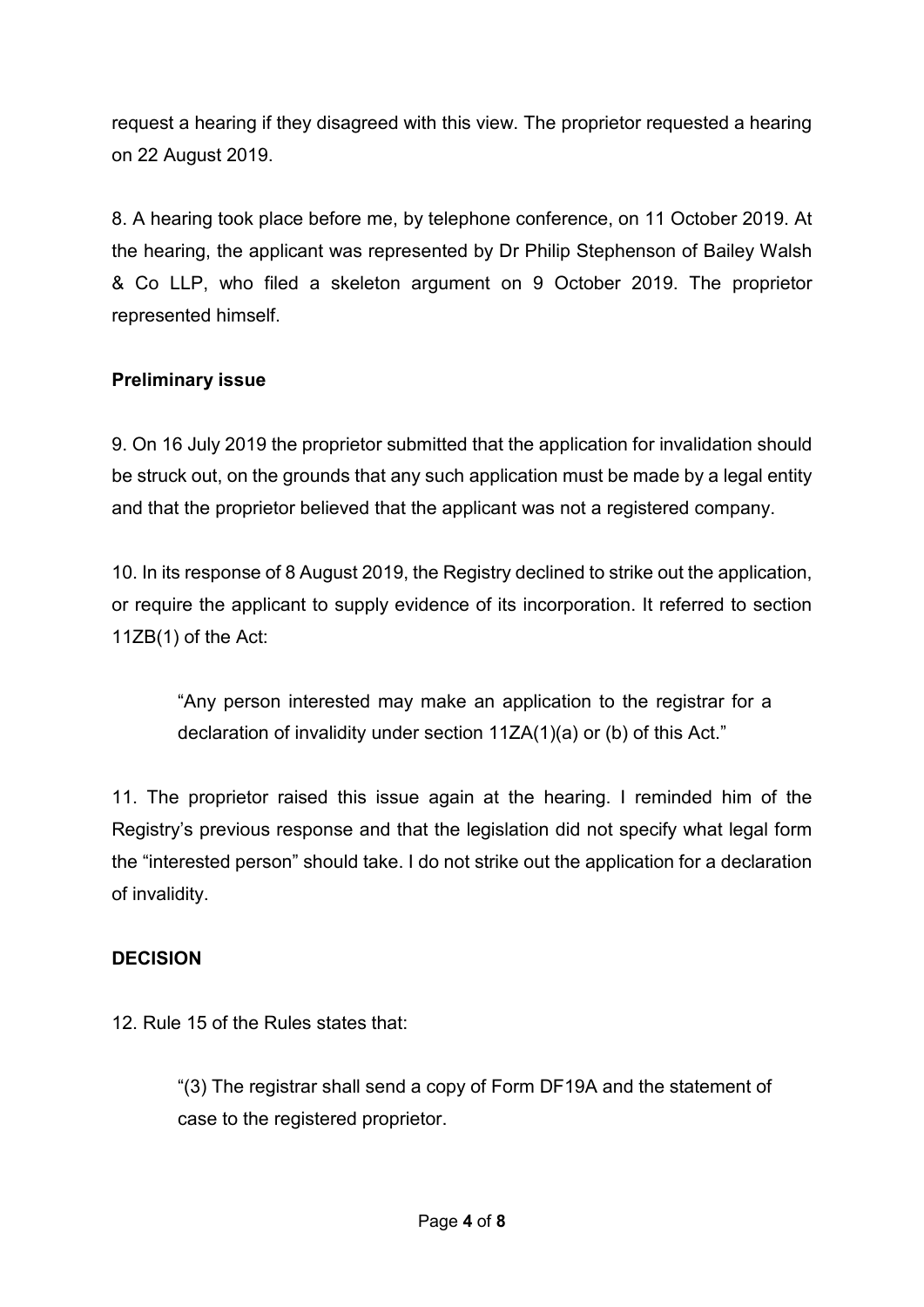(4) The registrar shall specify a period within which the registered proprietor shall file a counter-statement."

13. Rule 19(1) of the Rules states that:

"The registrar may extend or shorten (or further extend or shorten) any period which has been specified under any provision of this Part."

14. The legislation therefore gives me discretion to extend this period, should I be persuaded that such an extension is justifiable.

15. In exercising the discretion given to the Registrar, the Tribunal will take into account relevant case law. As the applicant notes in his skeleton argument, case law on this particular area of registered design law is lacking. Dr Stephenson refers me to the first decision of an Appointed Person for Designs to support his view that the trade mark case law relating to late filing of defences provides guidance in these circumstances. In *Ahmet Erol's Registered Designs* (BL O-253-17), Martin Howe QC said:

"2. This is the first decision of an Appointed Person under the new appeal regime for designs created by the Intellectual Property Act 2014. The system of appeals to an Appointed Person, as an alternative to the route of appealing to the High Court in heavier and more complex cases, was intended to mirror the long standing system of appeals to an Appointed Person in trade mark appeals.

3. Both the statutory provisions and the rules (The Appointed Person (Designs) Rules 2015, SI 2015 No 169) are closely modelled on the corresponding statutory provisions and rules relating to appeals in trade mark cases.

4. In addition to the rules themselves, there is a large reservoir of practice and procedure which has built up on appeals to Appointed Persons in trade mark cases. Unless there is a relevant difference between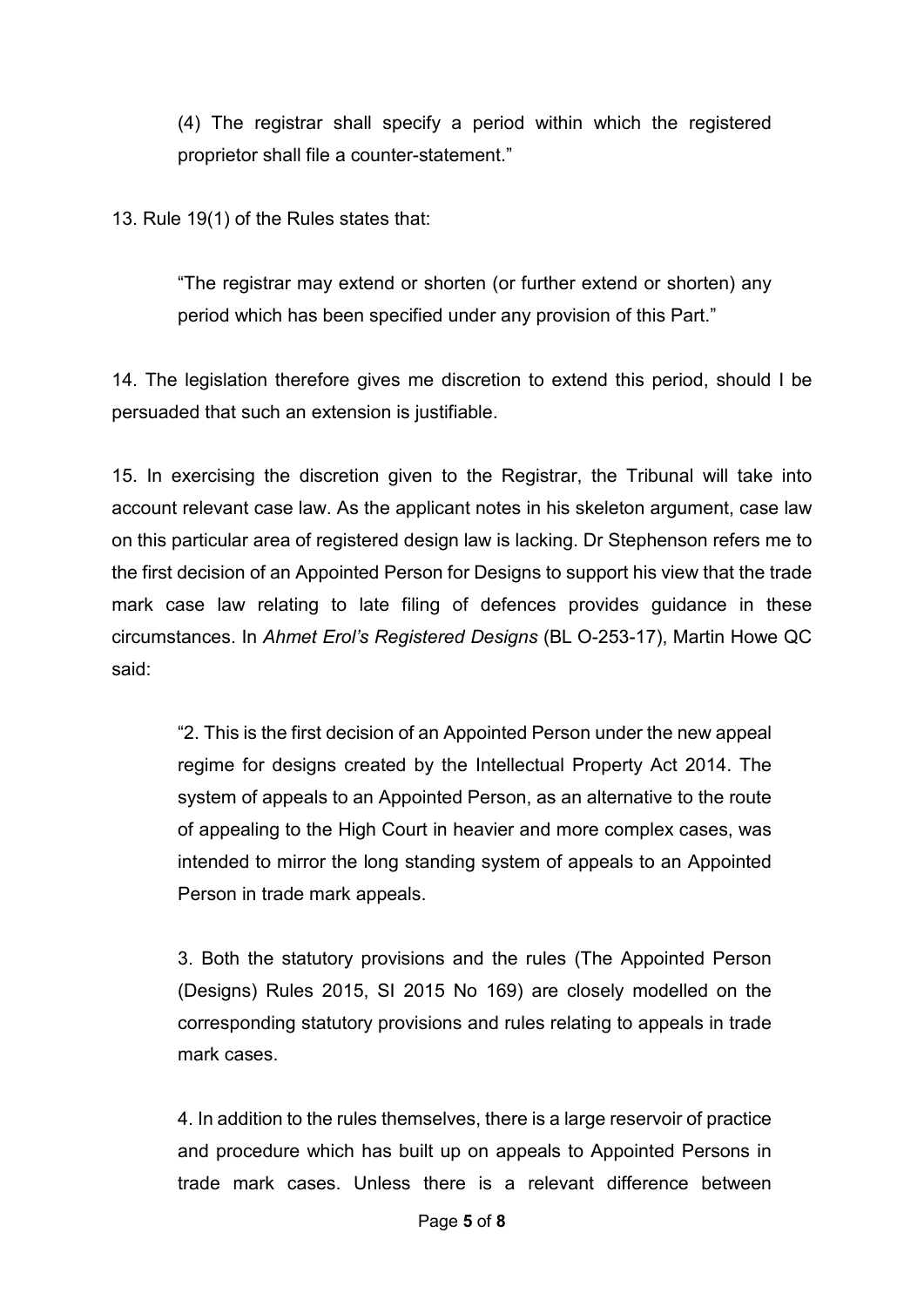substantive designs law and trade mark law which justifies a different approach, or some other specific and concrete reason, the Appointed Persons for designs appeals will follow and apply the established practice and procedural decisions of the Appointed Persons in trade mark appeals."

16. Whether Mr Howe's comments were meant to be interpreted in the manner argued by Dr Stephenson, or rather referred to issues of practice and procedure specifically relating to the hearing of appeals to Appointed Persons, it seems to me that the relevant factors to be taken into account when considering the late filing of a trade mark defence will also, given the absence of specific case law, be relevant in registered design cases. The factors were identified by Mr Geoffrey Vos QC, sitting as a deputy judge of the High Court, in *Music Choice Ltd's Trade Mark* [2006] RPC 13:

"The factors that are, in my judgment relevant to the exercise of discretion in this case include:

- (1) The circumstances relating to the missing of the deadline including reasons why it was missed and the extent to which it was missed.
- (2) The nature of the applicant's allegations in its statement of grounds.
- (3) The consequences of treating the proprietor as opposing or not opposing the application.
- (4) Any prejudice caused to the applicant by the delay.
- (5) Any other relevant consideration, such as the existence of related proceedings between the same parties."[1](#page-5-0)

17. I have already detailed the reasons given by the proprietor for missing the deadline set by the Registry. It is the responsibility of any proprietor of an intellectual property right to provide the Registry with an address for service, where documents such as the Form DF19A can reliably be received. This may be their own address, or that of a third party, such as a professional representative or the type of mailbox service used by the proprietor in this instance. I must say that it is not entirely clear what happened

<span id="page-5-0"></span> $\overline{a}$ <sup>1</sup> Paragraph 67.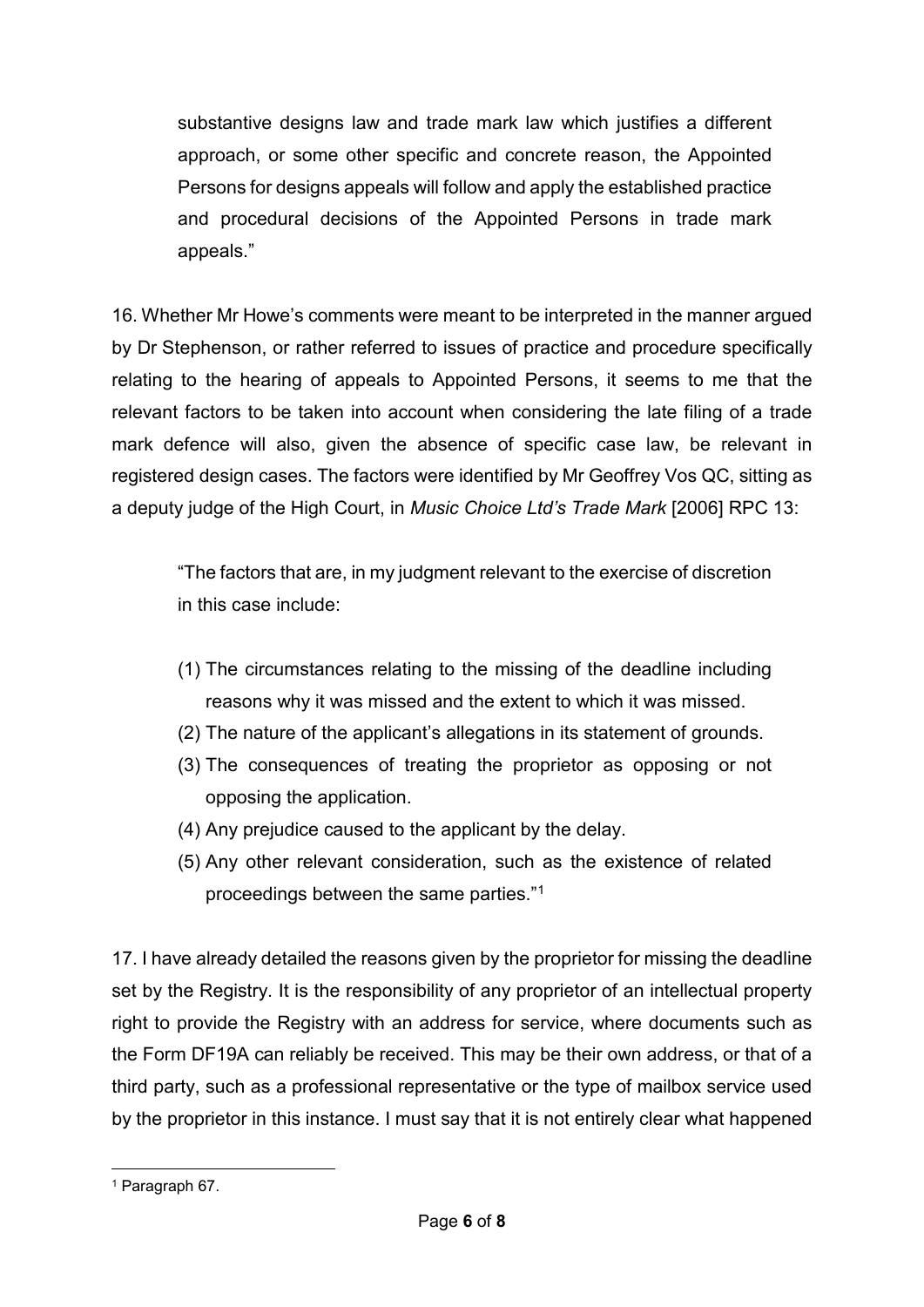after the first letter from the Registry had been received and signed for. The proprietor states that he did not receive a notification email. There is, however, no witness statement from a representative of the mailbox service to give their account of events.

18. The applicant's allegation is that the design is not novel, being a copy of a product that is the subject of a Chinese design patent of which it is the proprietor. The applicant also refers to prior public sales in or around January 2018, which is before the filing date of the UK design. Dr Stephenson submits that the delay in concluding the proceedings has caused prejudice to the applicant as a result of uncertainty regarding the validity of the registered design. No further details are given.

19. I also note that a considerable length of time has elapsed since the proprietor says he learned of the application and the hearing, and still no defence has been filed. I accept that the proprietor contacted the Registry promptly on becoming aware of the application. In fact, he did this on the same day. There was a period of six weeks between this date and the letter giving the Registry's preliminary view, and a period of just over three months between that date and the hearing. It is, of course, possible that, as a litigant in person, the proprietor may not have been aware that he could have submitted a defence during this time. However, there are no specific or separate provisions for litigants in person and I keep in mind that it is in the interests of all parties that disputes before the Registry are dealt with in as timely and efficient a manner as possible.

20. I take account of the possible consequences for the proprietor of losing a registered right in the event that I uphold the Registry's preliminary view. That said, it seems to me that the reasons for missing the deadline have not been explained with the particularity that is required and the proprietor has not sought to file a defence in the intervening period. There appear to be no other proceedings between the same parties that might be affected by my decision.

#### **Conclusion**

21. Given the facts that I have set out, I consider that it is reasonable for me to refuse an extension of time to allow the filing of the defence. The application for invalidation